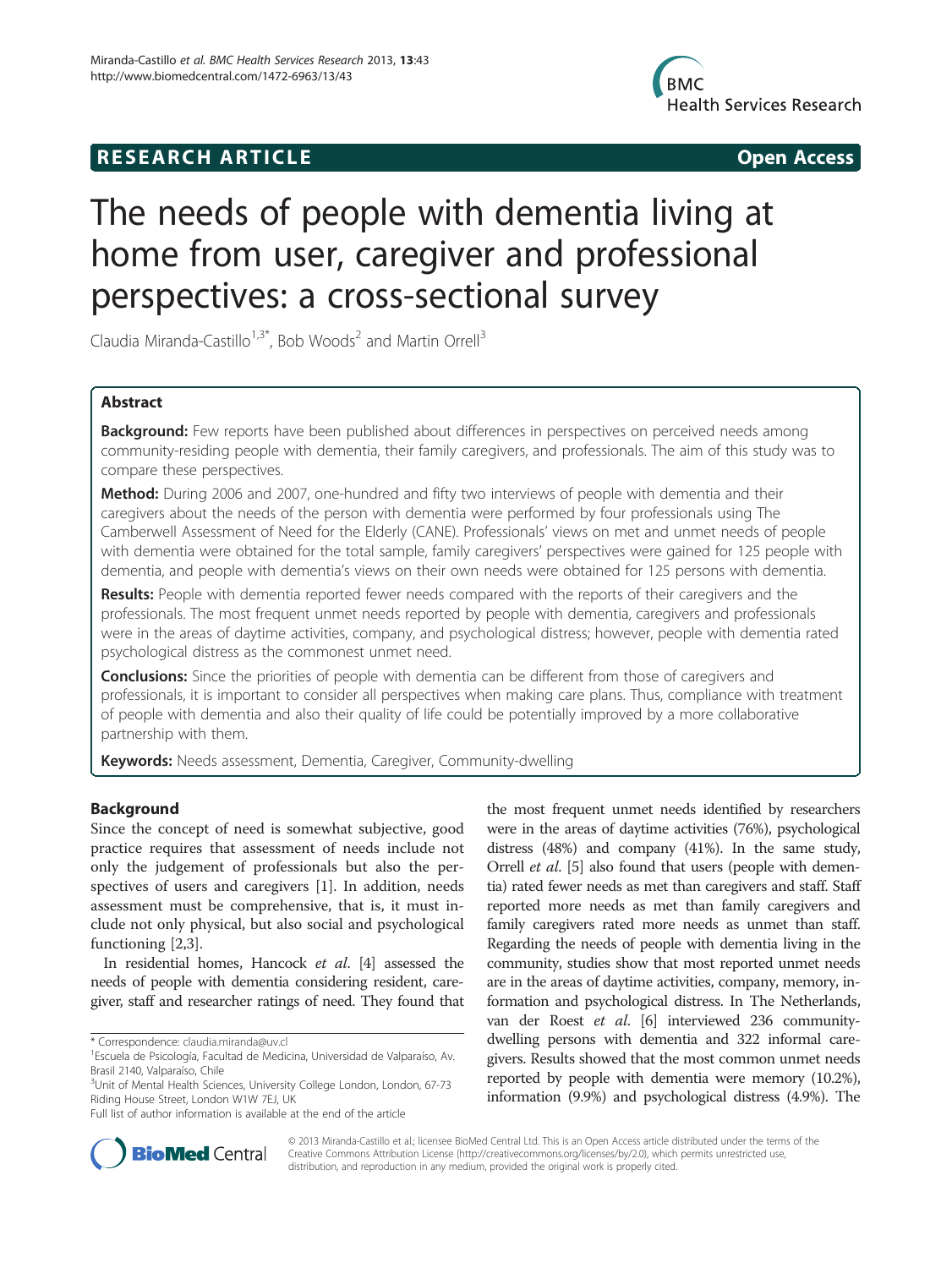most frequent unmet needs reported by caregivers were memory (32.5%), daytime activities (16.0%) and company (13.1%). Caregivers reported significantly more met and unmet needs than the person with dementia. In a recent study carried out in Chile by Covarrubias et al. [[7](#page-8-0)], information (34.5%), company (28%) and daytime activities (25.2%) were reported by people with dementia as the most common unmet needs whereas, similar to van der Roest's findings, daytime activities (40%), company (36.8%) and memory (36.6%) were the most frequent unmet needs reported by caregivers. It also has been found that younger people with dementia, those with a lower self-reported quality of life and higher number of behavioural and psychological symptoms, and those whose caregivers were not married reported higher levels of self-rated unmet needs [\[8\]](#page-8-0).

In a recent review about the subjective experiences of persons with dementia, von Kutzleben et al. [\[9\]](#page-8-0) found that, across different studies, the most common needs reported by people with dementia focused on the following issues: "emotions", "losses and restrictions", "to be taken seriously/being understood", "emotional, social and practical support", "maintaining normality", "dementia as a challenge for relationships", "coming to terms with the disease" and "disclosure of diagnosis". Similarly, in another review, van der Roest et al. [\[10\]](#page-8-0) found that the most frequent subjective needs reported by people with dementia were: "coping with the disabilities due to dementia"; "accepting the disease and the support and information offered"; and "the ability do the things they used to do". Other needs related to wellbeing, such as the need "to be accepted the way they are" and the need for "social contact", were reported as significant by people with dementia. Finally, another literature review [[11\]](#page-8-0) pointed out that people with dementia wanted to receive more information about the disease and to preserve their autonomy for as long as possible. Also, factors such as general well-being, participation in activities, having relationships with others and being useful were considered by people with dementia as important for their quality of life.

The aim of this study was to compare perceived needs according to users, their caregivers, and professionals in a sample of people with dementia living at home. This is the first study that includes professionals' views about the needs of people with dementia living in the community. It was hypothesised that people with dementia would report fewer unmet needs than their caregivers or a professional.

## Method

The study was a cross-sectional survey carried out during 2006 and 2007. A total of 152 people with dementia living at home and 128 informal caregivers were recruited from health and social services, and voluntary

organisations in North East London, Cambridgeshire and Liverpool. People with dementia were included in the study if they were aged 60 or over, had a diagnosis of dementia according to DSM-IV, and were living at home (not in institutions). A person was considered an informal caregiver when he/she was knowledgeable about the person with dementia and spent a minimum of 4 hours a week in direct contact with them.

## Recruitment of participants

The manager or appropriate member of the staff at the recruited centre was requested to make a first approach either with the caregivers of the people with dementia or the people with dementia themselves (depending on dementia severity and/or living situation) to give them the Information Sheet and to discuss if they were willing to be approached by the interviewer regarding this study. Participants who had no objection were contacted by the interviewer by phone and were given more information about the study as required. In addition, details of people who had attended the centre (e.g., person with dementia's name, caregiver's name, address, phone) were provided and a letter was sent to the caregiver and/or the person with dementia including Information Sheets about the study. One week later, the interviewer contacted them by phone, answered any questions they might have, explained the study, and looked for their willingness to participate. If the potential participant agreed to be involved, the interviewer arranged a day to carry out the interview at their homes.

## Interviews

Interviews were carried out by experienced professionals: a clinical psychologist (who was the main researcher) and three old age psychiatrists who were trained by MO, one of the authors of the Camberwell Assessment of Need for the Elderly (see description below) to undertake the assessment. Pilot interviews were discussed and agreement in rating criteria was achieved. Meetings with interviewers were scheduled once a month to discuss any difficulties that could have arisen during the interviews. All the interviews with people with dementia were carried out at their homes. Some interviews with caregivers were undertaken either at the home of the person with dementia, their own home, or at a health centre (e.g., memory clinic, day hospital).

## Consent procedure

The study was carried out in accordance with the latest version of the Helsinki Declaration. Ethical approval was granted by East London & the City HA Research Ethics Committee. All participants gave informed consent. Once the interviewer was at the home of the person with dementia or the caregiver, they answered any further queries about the Information Sheets and the study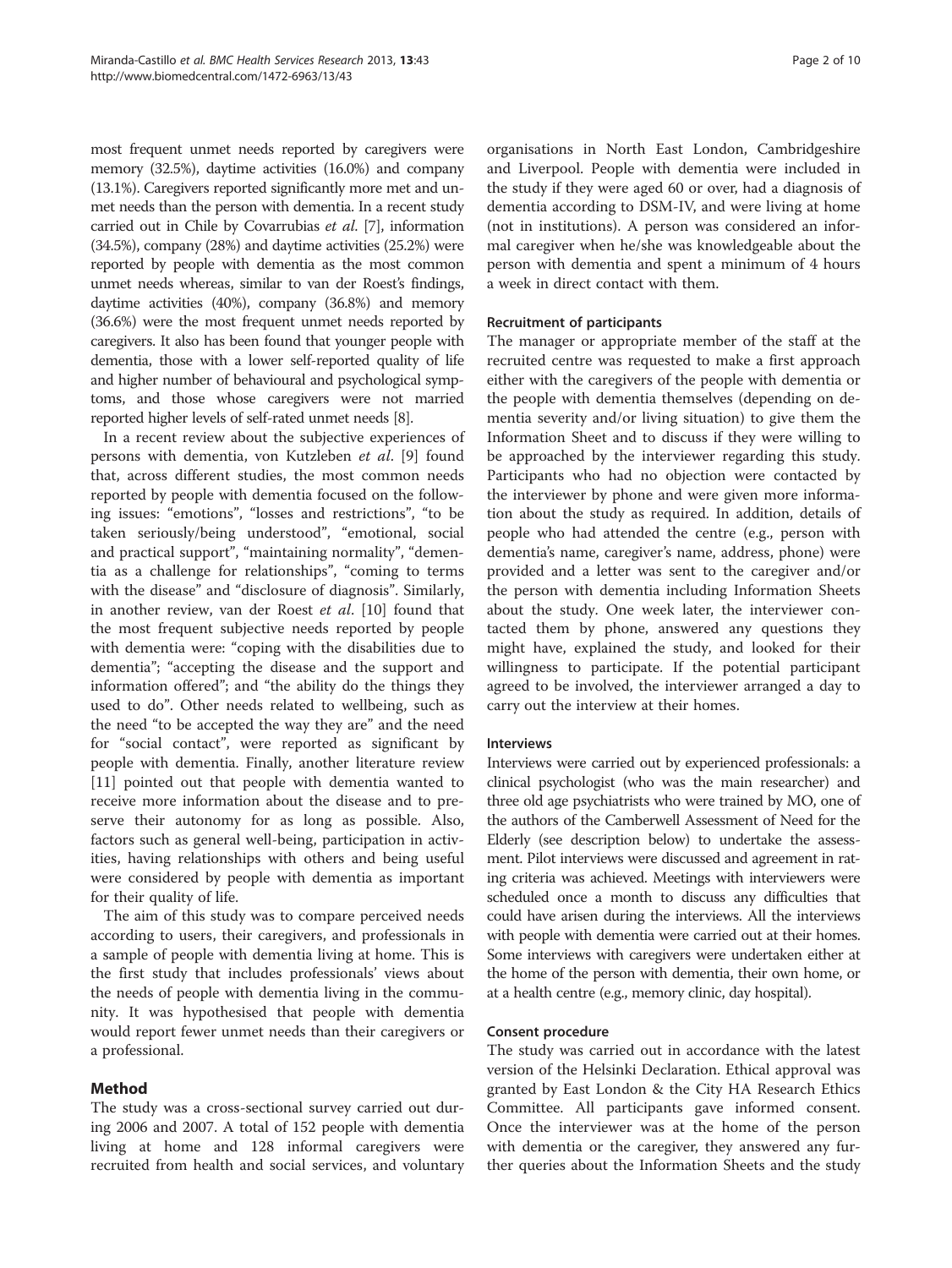and sought informed consent as follows: written consent by signing a Consent Form was required from people with dementia and their caregivers. To achieve this, the interviewer approached them to explain the study again and to inform them about their right to withdraw at any time. Some people with dementia (11, 7.3%) were unable to provide written consent. When this occurred, the interviewer sought their assent (verbal consent). During this process, the interviewer made sure that he/she had taken as much time and care in explaining the information about this research as simply as possible. The interviewer avoided using long sentences and attempted to reduce any distractions. To find out if the participants had understood the information given, the interviewer observed their ability to ask any relevant questions and requested the participant repeat back the information and how it would relate to them. In addition, the interviewer clarified any doubts about the study and reiterated their right to withdraw at any time.

#### Measure

#### Camberwell Assessment of Need for the Elderly (CANE)

The CANE [\[12,13](#page-8-0)] is a comprehensive tool which offers a structured evaluation of needs in older people. The instrument covers 24 areas of social, psychological, physical, and environmental needs related to the person with dementia. The instrument is based on the notion that identifying a need implies identifying a problem and a potential intervention to solve that problem and consequently meet the need. The CANE assesses whether there is currently a need in each specific area. Needs are rated as no need (score 0), met need (score 1), unmet need (score 2) or unknown (score 9) for each area. The CANE has shown good levels of reliability ( $α = 0.99$ ) and validity (correlated with the CAPE-BRS,  $r = 0.66$ ; and the Barthel,  $r = -0.53$  [[12](#page-8-0)]. Furthermore, this tool assesses the needs of older people from the perspectives of the person with dementia, the caregiver, the staff, and the professional, which allows comparison of these different views. The CANE is not a self-administered tool. The professional interviewed the person with dementia, listened to their views, and rated the user's section of the CANE. The same procedure was carried out with the caregiver and finally the professionals made their own ratings as a result of the balance between their own perspectives and those of the caregiver and the person with dementia.

#### Data analysis

Statistical analyses were undertaken using the SPSS 15.0 software package [\[14](#page-8-0)]. In general the significance level used was  $p < 0.05$ . Since the needs were not normally distributed among users, caregivers, and professionals, the Wilcoxon Signed-Rank Test was used to assess differences in the number of needs (met and unmet) reported by

different informants. For a better understanding of the results, means instead of ranks are reported.

To assess agreement among professionals, caregivers, and users, Cohen's Kappa coefficient (K) was used. Following recommendations given by Sim & Wright [[15\]](#page-8-0), the maximum attainable kappa  $(K<sub>m</sub>)$  was calculated.  $K<sub>m</sub>$  is defined by Cohen [[16\]](#page-8-0) as "the maximum value of kappa permitted by the total marginals". It "reflects the extent to which the raters' ability to agree is constrained by pre-existing factors that tend to produce unequal marginal totals, such as differences in their diagnostic propensities or dissimilar sensitivity in the tools they are using" [[15\]](#page-8-0).  $K/K_m$  (which indicates how much of the maximum possible agreement was actually achieved by the raters) was calculated to obtain the proportion of agreement achieved by the raters, considering the maximum kappa value [[16,17\]](#page-8-0). The level of agreement was interpreted according to K/K<sub>m</sub>, where K/K<sub>m</sub> ≥0.6 was considered as an indicator of a good level of agreement. All analyses performed to compare the different perspectives on needs were undertaken using the dyads for whom there was complete data on the particular comparison.

## Results

## Participants

Table [1](#page-3-0) shows the demographic characteristics of the people with dementia. The mean age of people with dementia was 79.2 years (s.d. 6.8 years). There were 74 (48.7%) males and 78 (51.3%) females. The total sample of people with dementia had a mean MMSE score of 19.13 (s.d. 7.2), indicating mild/moderate cognitive impairment.

Most of the caregivers were older people (67.5%), women (71.1%), and married (89.8%). The majority (79, 66.9%) were caring for their relative 24 hours a day followed by 31 (26.2%) who spent from 4 to 20 hours a week looking after the person with dementia (see Table [2\)](#page-3-0).

Although we tried to interview all people with dementia with the CANE, 27 (17.8%) were unable to understand the questions, so for these participants only caregiver and professional descriptions in the CANE are available. People with dementia in this group were significantly more cognitively impaired  $(M = 5.4, s.d. 7.1)$ than the rest of the sample  $(M = 20.1, s.d. 6.2)$   $(U = 116,$ p < 0.01). Also, those who had only caregiver and professional descriptions were significantly more functionally impaired  $(M = 3.1, s.d. 1.8)$  than the rest of the sample  $(M = 6.8, s.d. 3.8)$   $(U = 196.5, p < 0.01)$ . There were no differences in other person with dementia and caregiver factors (including demographics, social and clinical variables) between those who had only caregiver and professional descriptions in the CANE and the rest of the sample. In addition, ratings on the needs of people with dementia were obtained for only 125 caregivers. Fifteen (9.9%) persons with dementia did not have a family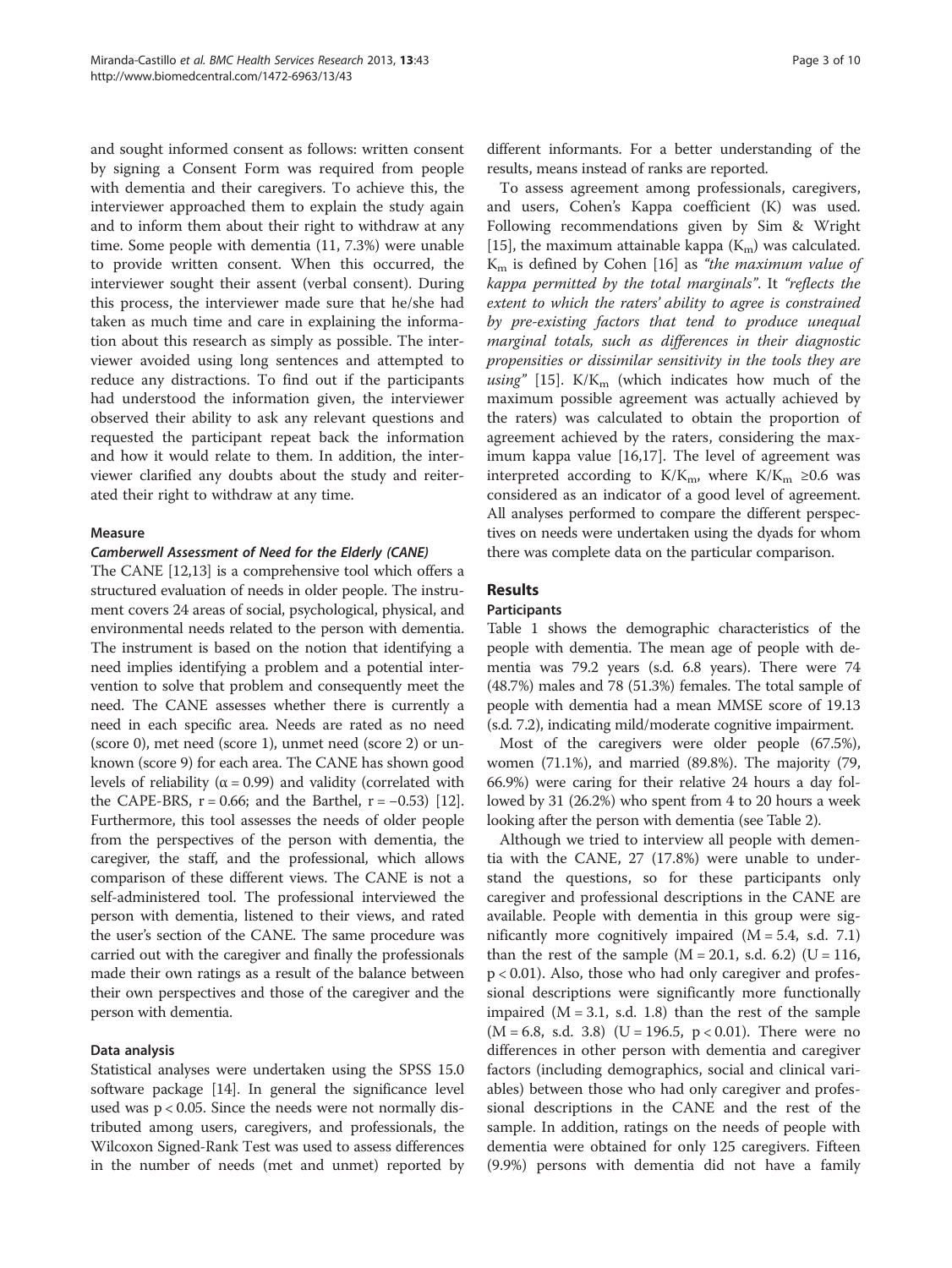<span id="page-3-0"></span>Table 1 Demographic characteristics of the subjects with dementia

| Demographic           | <b>Characteristic</b>         | %    |
|-----------------------|-------------------------------|------|
| Age (years)           | 60-64                         | 2.6  |
|                       | $65 - 79$                     | 42.8 |
|                       | 80-94                         | 54.6 |
| Gender                | Male                          | 48.7 |
|                       | Female                        | 51.3 |
| Ethnicity             | White                         | 98.7 |
|                       | Black                         | 0.7  |
|                       | Asian                         | 0.7  |
| First Language        | English                       | 97.3 |
|                       | Other                         | 2.7  |
| Level of Education    | Higher Education              | 20.3 |
|                       | Secondary                     | 75.6 |
|                       | Below Secondary               | 4.1  |
| <b>Marital Status</b> | Single                        | 2.0  |
|                       | Married/Living with a partner | 55.3 |
|                       | Separated/Divorced            | 4.6  |
|                       | Widowed                       | 38.2 |
| Living Situation      | Lives Alone                   | 32.9 |
|                       | Lives with Others             | 67.1 |
| Has a Caregiver       | Yes                           | 90.1 |
|                       | <b>No</b>                     | 9.9  |

#### Table 2 Demographic characteristics of caregivers

| Demographic            | Characteristic                | %    |
|------------------------|-------------------------------|------|
| Age (years)            | 40-64                         | 46.3 |
|                        | $65 - 89$                     | 52.8 |
|                        | $90 - 100$                    | 0.8  |
| Gender                 | Male                          | 28.9 |
|                        | Female                        | 71.1 |
| Marital Status         | Single                        | 4.7  |
|                        | Married/Living with a partner | 89.8 |
|                        | Separated/Divorced            | 3.9  |
|                        | Widowed                       | 1.6  |
| Caregiver Relationship | Spouse                        | 64.1 |
|                        | Children                      | 30.5 |
|                        | Other relative                | 3.9  |
|                        | Friend                        | 0.7  |
| Co-resident Caregiver  | Yes                           | 74.0 |
|                        | No                            | 26.0 |

caregiver at all and 12 (7.9%) of them had a caregiver who did not meet the inclusion criteria.

#### Needs rated by professionals

Professionals' ratings on the CANE were available for all participants ( $n = 152$ ). The mean total number of needs was 10.0 (s.d. 3.3, range 3–19), and of these 7.38 were met needs (s.d. 2.8, range 0–17) and 2.64 were unmet needs (s.d. 2.5, range 0–11). The most frequent met needs were memory (143, 94.1%), food (123, 80.9%) and money (117, 77%). The most common unmet needs were daytime activities (77, 50.7%), company (60, 39.5%) and psychological distress (47, 30.9%).

#### Needs rated by caregivers

One hundred and twenty five caregivers completed the CANE. The mean total number of needs reported by caregivers was 10.1 (s.d 3.3, range 3–19), and of these 7.94 were met needs (s.d. 2.8, range 1–17) and 2.14 were unmet needs (s.d. 2.3, range 0–11). The most frequent met needs were memory (117, 93.6%), looking after the home (108, 87.1%), and food (106, 86.2%). The most common unmet needs were daytime activities (51, 41.1%), company (37, 29.8%) and psychological distress (33, 26.6%).

#### Needs rated by people with dementia (users)

Users' ratings on the CANE were obtained from 125 persons with dementia. The mean total number of needs reported by them was  $6.58$  (s.d. 3.5, range  $0-17$ ), and of these 5.41 were met needs (s.d. 2.6, range  $0-12$ ) and 1.17 were unmet needs (s.d. 1.8, range 0–10). The most common met needs were food (93, 75%), memory (90, 71.4%) and looking after the home (79, 63.2%). The most frequent unmet needs were psychological distress (27, 21.6%), daytime activities (18, 14.5%) and company (16, 12.8%). None of the people with dementia reported unmet needs in the areas of food, self-care, behaviour, alcohol, or benefits (financial assistance).

## Comparison of total number of needs by different informants

Overall, people with dementia reported significantly fewer met and unmet needs compared with caregivers  $(T = 112.5, p < 0.01; T = 122, p < 0.01, respectively)$  and professionals (T = 199.5  $p < 0.01$ ; T = 92,  $p < 0.01$ , respectively). Caregivers identified significantly more met needs than professionals (T = 295, p < 0.05). Professionals rated significantly more unmet needs compared with caregivers  $(T = 105, p < 0.01).$ 

## Comparing professional and user ratings of individual areas of needs

The average  $K/K<sub>m</sub>$  was 0.90, which indicates that 90% of the maximum possible agreement between professionals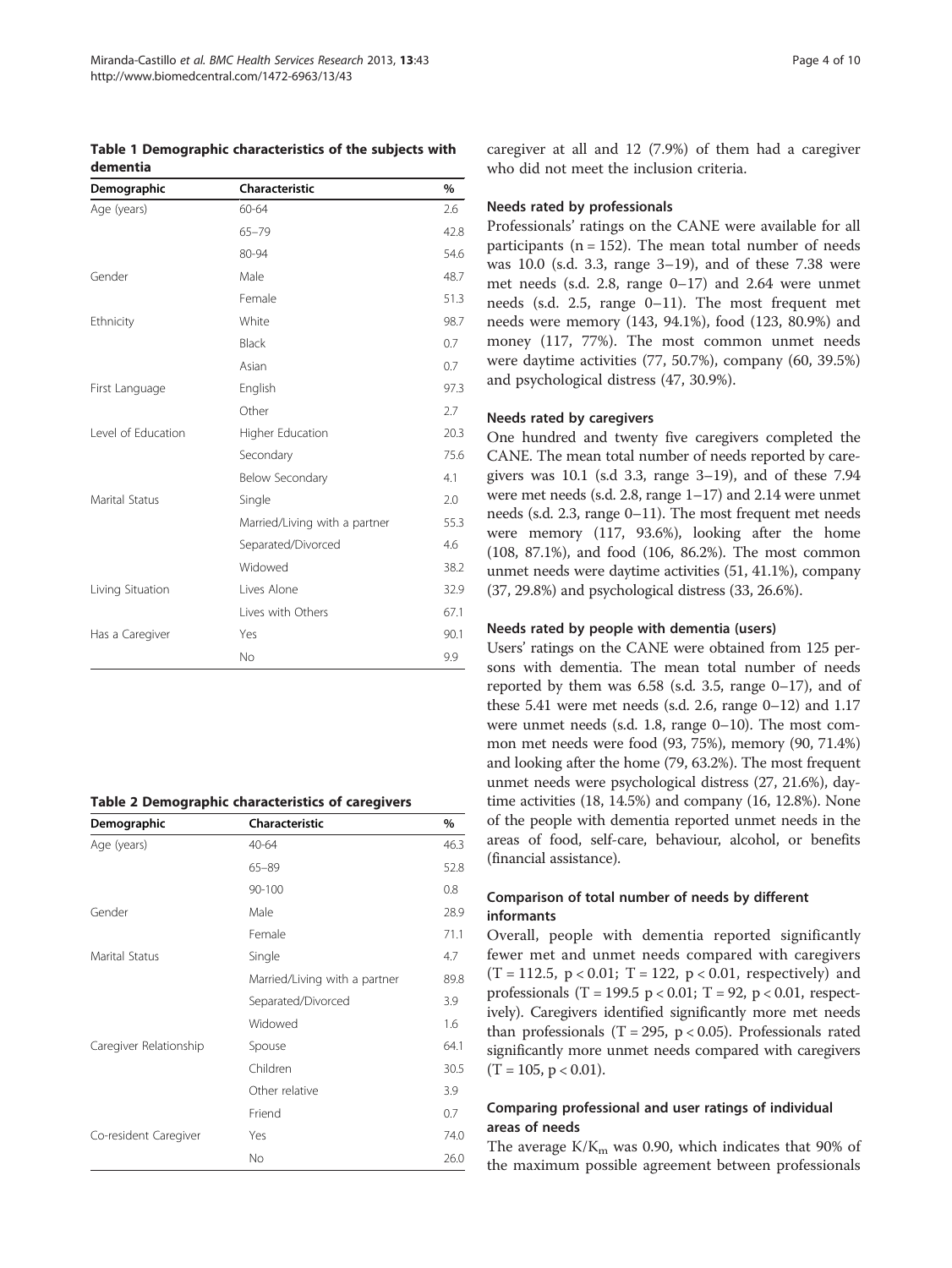and users was reached (see Table 3). All the areas of the CANE reached a  $K/K_m$  value over 0.60, indicating a good agreement between professionals and users. Table 3 shows that users and professionals reached 100% of the maximum possible agreement in the areas of psychotic symptoms, deliberate self-harm, abuse/neglect, intimate relationship, and money. Professionals rated higher needs (met and unmet) in most of the areas of the CANE. They rated much higher numbers of met needs for memory, looking after the home, money, physical health, drugs, and self-care; and much higher unmet needs for daytime activities, company, psychological distress and eyesight and hearing. People with dementia only reported higher unmet needs for information.

## Comparing professional and caregiver ratings of individual areas of needs

The average  $K/K<sub>m</sub>$  was 0.98, which indicates that 98% of the maximum possible agreement between professionals and caregivers was reached (see Table [4](#page-5-0)). All the areas of

good agreement between professionals and caregivers. Table [4](#page-5-0) shows that caregivers and professionals reached 100% of the maximum possible agreement in most areas of the CANE, such as accommodation, looking after home, food, self-care, mobility, continence, drugs, psychotic symptoms, information, deliberate self-harm, abuse/ neglect, behaviour, alcohol, intimate relationships, money and benefits. Professionals rated slightly fewer met needs and a higher number of unmet needs for most areas of the CANE. A slightly higher number of unmet needs were rated by professionals for food, physical health, information, and benefits. Caregivers identified slightly higher unmet needs only for information.

## Comparing user and caregiver ratings of individual areas of needs

Similar to the inter-rater reliability found between professionals and users, the average  $K/K<sub>m</sub>$  was 0.89, which indicates that 89% of the maximum possible agreement

#### Table 3 Professional and user ratings of need in individual CANE areas

| Professional (rater) vs user<br>$(n = 125)$ | Rater met<br>need (%) | User met<br>need (%) | Rater unmet<br>need (%) | User unmet<br>need (%) | К         | $K/K_m$ |
|---------------------------------------------|-----------------------|----------------------|-------------------------|------------------------|-----------|---------|
| Accommodation                               | 8(6.4)                | 6(4.8)               | 11(8.8)                 | 6(4.8)                 | $0.65***$ | 0.87    |
| Looking after home                          | 96 (76.8)             | 79 (63.2)            | 10(8.0)                 | 3(2.4)                 | $0.53***$ | 0.91    |
| Food                                        | 102 (81.6)            | 93 (75.0)            | 7(5.6)                  | 0(0.0)                 | $\#$      | #       |
| Self-Care                                   | 68 (54.4)             | 42 (33.6)            | 11(8.8)                 | 0(0.0)                 | $\#$      | $\#$    |
| Caring for another another                  | 0(0.0)                | 0(0.0)               | (0.0)                   | 0(0.0)                 | #         | #       |
| Daytime Activities Activities               | 36 (28.8)             | 22 (17.6)            | 68 (54.4)               | 18 (14.5)              | $0.21***$ | 0.66    |
| Memory                                      | 117(93.6)             | 90 (72.0)            | 7(5.6)                  | 3(2.4)                 | #         | #       |
| Eyesight/Hearing Hearing                    | 36 (28.8)             | 35 (28.0)            | 29 (23.2)               | 15 (12.0)              | $0.68***$ | 0.85    |
| Mobility                                    | 41 (32.8)             | 32 (25.6)            | 14(11.2)                | 4(3.2)                 | $0.64***$ | 0.91    |
| Continence                                  | 23 (18.4)             | 15 (12.0)            | 8(6.4)                  | 3(2.4)                 | $0.66***$ | 0.96    |
| Physical Health Health                      | 86 (68.8)             | 61(48.8)             | 6(4.8)                  | 6(4.8)                 | $0.61***$ | 0.97    |
| Drugs                                       | 84 (67.2)             | 58 (46.8)            | 9(7.2)                  | 2(1.6)                 | $0.51***$ | 0.98    |
| Psychotic Symptoms                          | 10(8.0)               | 6(4.8)               | 10(8.0)                 | 5(4.0)                 | $0.68***$ | 1.00    |
| <b>Psychological Distress</b>               | 23 (18.4)             | 20(16.0)             | 44 (35.2)               | 27(21.6)               | $0.61***$ | 0.85    |
| Information                                 | 27(21.6)              | 11(8.8)              | 12 (9.6)                | 16 (12.8)              | $0.50**$  | 0.71    |
| Deliberate Self-Harm Self-Harm              | 3(2.4)                | 1(0.8)               | 8(6.4)                  | 7(5.6)                 | $0.83***$ | 1.00    |
| Accidental Self-Harm Self-Harm              | 28 (22.4)             | 12(9.6)              | 19 (15.2)               | 7(5.6)                 | $0.42***$ | 0.86    |
| Abuse/Neglect                               | 11(8.8)               | 3(2.4)               | 4(3.2)                  | 1(0.8)                 | $0.40**$  | 1.00    |
| Behaviour                                   | 7(5.6)                | 3(2.4)               | 5(4.0)                  | 0(0.0)                 | $\#$      | $\#$    |
| Alcohol                                     | 3(2.4)                | 2(1.6)               | 3(2.4)                  | 0(0.0)                 | #         | #       |
| Company                                     | 15(12.0)              | 10(8.0)              | 52 (41.6)               | 16 (12.8)              | $0.37***$ | 0.84    |
| Intimate Relationships                      | 4(3.2)                | 3(2.4)               | 11(8.8)                 | 6(4.8)                 | $0.77***$ | 1.00    |
| Money                                       | 96 (76.8)             | 67 (53.6)            | 2(1.6)                  | 1(0.8)                 | $0.51***$ | 1.00    |
| Benefits                                    | 11(8.8)               | 5(4.0)               | 1(0.8)                  | 0(0.0)                 | $\#$      | $\#$    |

\*\*p < 0.01; \* p < 0.05; K = Kappa; K<sub>m</sub> = Maximum attainable kappa; K/K<sub>m</sub> = Maximum agreement reached.

# Kappa coefficient could not be calculated because of insufficiently spread data.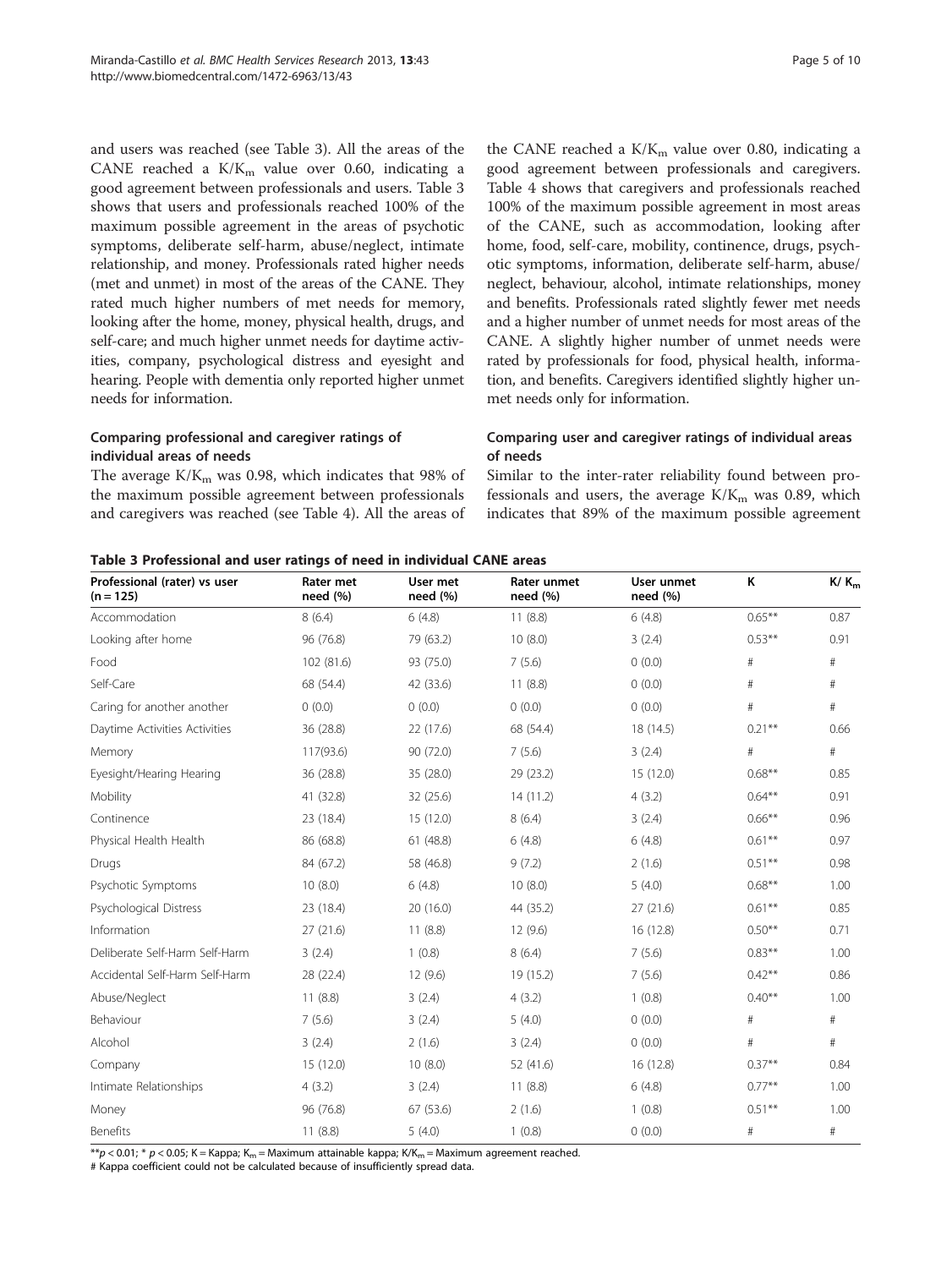| Professional (rater) vs caregiver<br>$(n = 125)$ | Rater met<br>need (%) | <b>Caregiver met</b><br>need (%) | Rater unmet<br>need (%) | Caregiver unmet<br>need (%) | Κ         | $K/K_m$ |
|--------------------------------------------------|-----------------------|----------------------------------|-------------------------|-----------------------------|-----------|---------|
| Accommodation                                    | 8(6.5)                | 9(7.3)                           | 11(8.9)                 | 10(8.1)                     | $0.97**$  | 1.00    |
| Looking after home                               | 104 (83.9)            | 108 (87.1)                       | 7(5.6)                  | 2(1.6)                      | $0.84***$ | 1.00    |
| Food                                             | 108 (87.1)            | 106 (86.2)                       | 4(3.2)                  | 4(3.2)                      | $0.97**$  | 1.00    |
| Self-Care                                        | 70 (56.5)             | 72 (58.1)                        | 12(9.7)                 | 9(7.3)                      | $0.96***$ | 1.00    |
| Caring for another another                       | 0(0.0)                | 0(0.0)                           | 0(0.0)                  | 0(0.0)                      | #         | $\#$    |
| Daytime Activities Activities                    | 40 (32.3)             | 42 (33.9)                        | 64 (51.6)               | 51(41.1)                    | $0.76***$ | 0.89    |
| Memory                                           | 116 (93.5)            | 117 (94.4)                       | 7(5.6)                  | 7(5.6)                      | $0.85***$ | 0.85    |
| Eyesight/Hearing Hearing                         | 34 (27.4)             | 37 (29.8)                        | 27 (21.8)               | 25 (20.2)                   | $0.93**$  | 0.97    |
| Mobility                                         | 43 (34.7)             | 47 (37.9)                        | 10(8.1)                 | 6(4.8)                      | $0.94***$ | 1.00    |
| Continence                                       | 29 (23.4)             | 29 (23.4)                        | 6(4.8)                  | 6(4.8)                      | $1.00**$  | 1.00    |
| Physical Health Health                           | 81 (65.3)             | 80 (64.5)                        | 7(5.6)                  | 6(4.8)                      | $0.95***$ | 0.98    |
| Drugs                                            | 84 (67.7)             | 86 (69.4)                        | 9(7.3)                  | 6(4.8)                      | $0.95***$ | 1.00    |
| Psychotic Symptoms                               | 12(9.7)               | 13 (10.5)                        | 11(8.9)                 | 9(7.3)                      | $0.95***$ | 1.00    |
| Psychological Distress                           | 23 (18.5)             | 26 (21.0)                        | 36 (29.0)               | 33 (26.6)                   | $0.93**$  | 0.97    |
| Information                                      | 28 (22.6)             | 25 (20.2)                        | 10(8.1)                 | 13 (10.5)                   | $0.95***$ | 1.00    |
| Deliberate Self-Harm Self-Harm                   | 3(2.4)                | 3(2.4)                           | 6(4.8)                  | 6(4.8)                      | $1.00**$  | 1.00    |
| Accidental Self-Harm Self-Harm                   | 30(24.2)              | 30(24.2)                         | 15(12.1)                | 13 (10.5)                   | $0.94***$ | 0.97    |
| Abuse/Neglect                                    | 10(8.1)               | 10(8.1)                          | 2(1.6)                  | 2(1.6)                      | $1.00**$  | 1.00    |
| Behaviour                                        | 9(7.3)                | 9(7.3)                           | 5(4.0)                  | 5(4.0)                      | $1.00**$  | 1.00    |
| Alcohol                                          | 3(2.4)                | 3(2.4)                           | 3(2.4)                  | 3(2.4)                      | $1.00**$  | 1.00    |
| Company                                          | 14(11.3)              | 17(13.7)                         | 44 (35.5)               | 37 (29.8)                   | $0.87**$  | 0.97    |
| Intimate Relationships                           | 4(3.2)                | 4(3.2)                           | 9(7.3)                  | 8(6.5)                      | $0.96***$ | 1.00    |
| Money                                            | 101 (81.5)            | 101 (81.5)                       | 3(2.4)                  | 3(2.4)                      | $1.00**$  | 1.00    |
| <b>Benefits</b>                                  | 12(9.7)               | 11(8.9)                          | 1(0.8)                  | 1(0.8)                      | $1.00**$  | 1.00    |

<span id="page-5-0"></span>Table 4 Professional and caregiver ratings of need in individual CANE areas

 $*p$  < 0.01;  $* p$  < 0.05; K = Kappa; K<sub>m</sub> = Maximum attainable kappa; K/K<sub>m</sub> = Maximum agreement reached.

# Kappa coefficient could not be calculated because of insufficiently spread data.

between users and caregivers was reached (see Table [5](#page-6-0)). All the areas of the CANE reached a  $K/K_m$  value over 0.60, indicating a good agreement between users and caregivers. Table [5](#page-6-0) shows that users and caregivers reached 100% of the maximum possible agreement in the areas of looking after the home, deliberate self-harm, and intimate relationships. Similar to professionals, caregivers rated higher needs (met and unmet) than users in most of the sections of the CANE. They identified much a higher number of met needs for memory, looking after the home, money, drugs, physical health, and self-care; and a much higher number of unmet needs for daytime activities, company, psychological distress and eyesight and hearing.

## **Discussion**

Our study found that the most common unmet needs reported by caregivers were similar to those found in The Netherlands by van der Roest et al. [\[6](#page-8-0)], these being daytime activities (understood as any activity that allows

persons with dementia to occupy themselves such as social, stimulation or leisure activities), company and psychological distress. However, van der Roest et al. [\[6](#page-8-0)] found that caregivers reported memory as one of the most frequent unmet need. This may relate to differences in service provision between the countries. For example, in the United Kingdom, people with dementia often have access to a community mental health team whereas in The Netherlands, services may be less systematised. Alternatively, it may be a result of UK participants being generally recruited from people with dementia known to services so that their memory needs had already been addressed. In both the United Kingdom and The Netherlands, there were services available to meet the needs that were unmet. There could be different reasons why services are not meeting the needs of people with dementia such as lack of suitability, lack of caregiver satisfaction with the services and/or refusal of services already offered. In line with the results of van der Roest et al. [\[6](#page-8-0)], the current study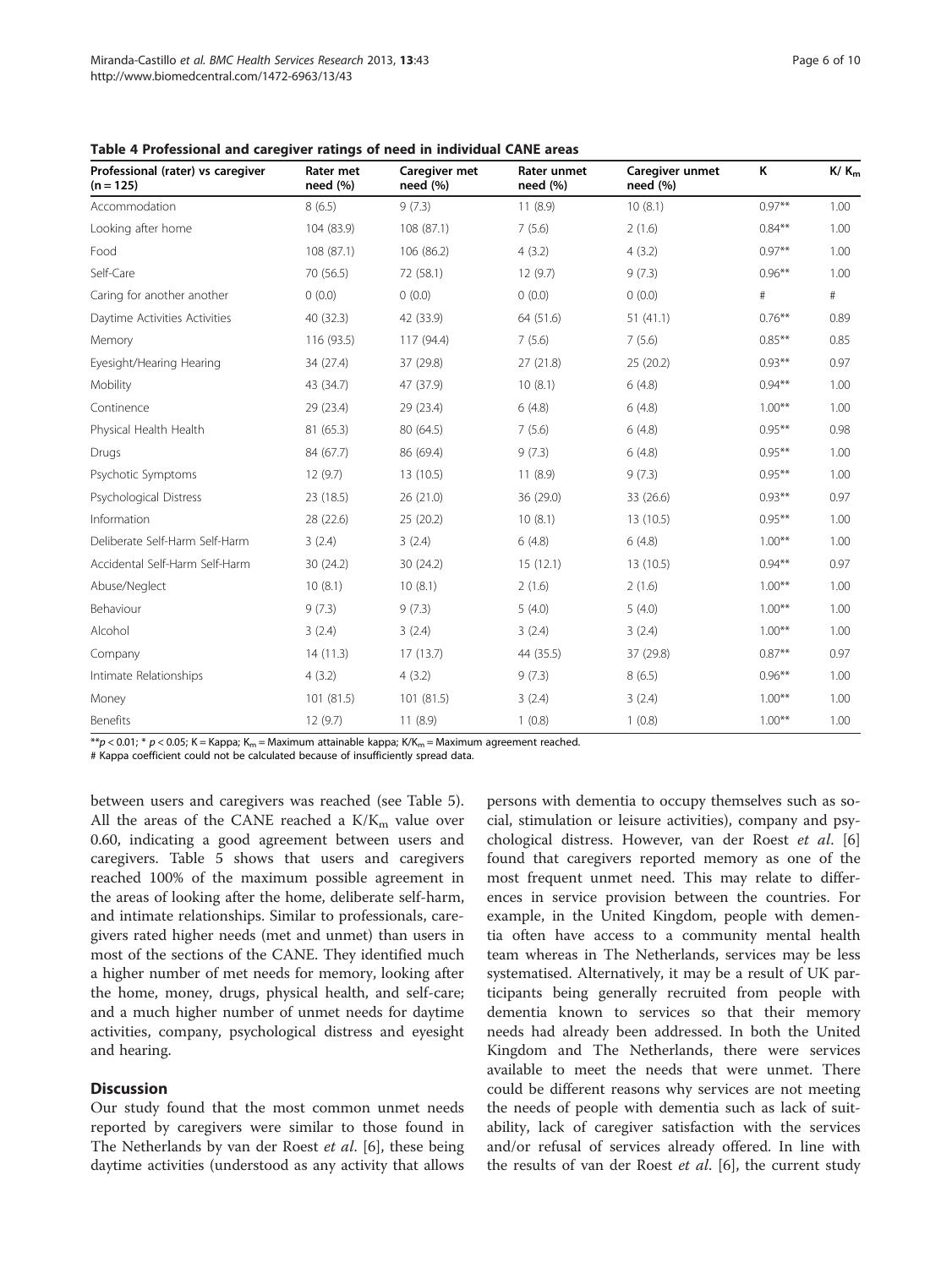<span id="page-6-0"></span>

| Table 5 User and caregiver ratings of need in individual CANE areas |  |  |  |  |  |
|---------------------------------------------------------------------|--|--|--|--|--|
|---------------------------------------------------------------------|--|--|--|--|--|

| User vs caregiver<br>$(n = 108)$ | User met<br>need (%) | Caregiver met<br>need (%) | User unmet<br>need (%) | Caregiver unmet<br>need (%) | Κ         | $K/K_m$ |
|----------------------------------|----------------------|---------------------------|------------------------|-----------------------------|-----------|---------|
| Accommodation                    | 6(5.6)               | 9(8.3)                    | 5(4.6)                 | 9(8.3)                      | $0.58***$ | 0.79    |
| Looking after home               | 73 (67.6)            | 93 (86.1)                 | 1(0.9)                 | 1(0.9)                      | $0.51***$ | 1.00    |
| Food                             | 81 (75.7)            | 91 (85.0)                 | 0(0.0)                 | 3(2.8)                      | #         | $\#$    |
| Self-Care                        | 36 (33.3)            | 62 (57.4)                 | 0(0.0)                 | 6(5.6)                      | #         | $\#$    |
| Caring for another another       | 0(0.0)               | (0.0)                     | 0(0.0)                 | (0.0)                       | #         | #       |
| Daytime Activities Activities    | 20 (18.5)            | 35 (32.4)                 | 14(13.1)               | 46 (42.6)                   | $0.24***$ | 0.61    |
| Memory                           | 77 (71.3)            | 102 (94.4)                | 3(2.8)                 | 6(5.6)                      | #         | $\#$    |
| Eyesight/Hearing Hearing         | 31 (28.7)            | 35 (32.4)                 | 11(10.2)               | 22 (20.4)                   | $0.66***$ | 0.86    |
| Mobility                         | 28 (25.9)            | 41 (38.0)                 | 2(1.9)                 | 6(5.6)                      | $0.64***$ | 0.94    |
| Continence                       | 15 (13.9)            | 23 (21.3)                 | 1(0.9)                 | 6(5.6)                      | $0.63***$ | 0.97    |
| Physical Health Health           | 51 (47.2)            | 72 (66.7)                 | 5(4.6)                 | 5(4.6)                      | $0.59***$ | 0.92    |
| Drugs                            | 51 (47.7)            | 79 (73.1)                 | 2(1.9)                 | 5(4.6)                      | $0.44***$ | 0.94    |
| Psychotic Symptoms               | 6(5.6)               | 10(9.3)                   | 3(2.8)                 | 6(5.6)                      | $0.61***$ | 0.88    |
| Psychological Distress           | 17(15.7)             | 24 (22.2)                 | 20 (18.5)              | 32 (29.6)                   | $0.59***$ | 0.84    |
| Information                      | 10(9.3)              | 24 (22.2)                 | 13 (12.0)              | 12(11.1)                    | $0.48***$ | 0.67    |
| Deliberate Self-harm Self-Harm   | 1(0.9)               | 3(2.8)                    | 5(4.6)                 | 6(5.6)                      | $0.79***$ | 1.00    |
| Accidental Self-Harm Self-Harm   | 8(7.4)               | 25 (23.1)                 | 3(2.8)                 | 11(10.2)                    | $0.34***$ | 0.87    |
| Abuse/Neglect                    | 2(1.9)               | 10(9.3)                   | 2(1.9)                 | 2(1.9)                      | $\#$      | #       |
| Behaviour                        | 3(2.8)               | 7(6.5)                    | (0.0)                  | 5(4.6)                      | #         | #       |
| Alcohol                          | 2(1.9)               | 3(2.8)                    | (0.0)                  | 3(2.8)                      | #         | $\#$    |
| Company                          | 8(7.4)               | 16 (14.8)                 | 11(10.2)               | 34 (31.5)                   | $0.42***$ | 0.91    |
| Intimate Relationships           | 3(2.8)               | 4(3.7)                    | 3(2.8)                 | 7(6.5)                      | $0.74***$ | 1.00    |
| Money                            | 59 (54.6)            | 87 (80.6)                 | 0(0.0)                 | 1(0.9)                      | $\#$      | $\#$    |
| Benefits                         | 10(9.3)              | 5(4.6)                    | 0(0.0)                 | 1(0.9)                      | #         | $\#$    |

\*\*p < 0.01; \* p < 0.05; K = Kappa; K<sub>m</sub> = Maximum attainable kappa; K/K<sub>m</sub> = Maximum agreement reached.

# Kappa coefficient could not be calculated because of insufficiently spread data.

found that the most common unmet needs reported by people with dementia were psychological distress, daytime activities, company and information (about care and treatment). Whereas van der Roest et al. [\[6](#page-8-0)] found memory to be the second most common self-reported unmet need (11.9%), in this study memory was one of the less common unmet needs (3.2%). Memory was mostly (89.3%) met by receiving informal and formal help together. As mentioned previously, differences in identified needs may lie in differences of service provision and coordination.

The needs expressed by people with dementia in the review of von Kutzleben et al. [[9](#page-8-0)] are in line with the most frequent unmet needs that we found. For example, the theme "emotions" refers mainly to negative feelings reported by people with dementia, such as anger, sadness, loneliness, confusion and worrying. All these feelings correspond to "psychological distress," which, in our study, was the commonest unmet need reported by people with dementia. In the same way, the topics "losses and restrictions", "maintaining normality", and "dementia as a challenge for relationships", which refer respectively to loss of meaningful activities and meaningful relationships, the need to continue doing the things they used to do and being useful for others, and also the loss of intimacy with the partner and potential conflicts with relatives, reflect what people with dementia reported in our study as unmet in the areas of "daytime activities" and "company". It is a matter of concern that in our study, as well as in residential care [[4](#page-8-0)], people with dementia reported most of the needs found by von Kutzleben *et al*.[[9\]](#page-8-0), van der Roest *et al*. [[10](#page-8-0)] and de Boer et al. [\[11](#page-8-0)] as unmet (psychological distress, company, information, and daytime activities). If these areas are shown in the literature as those more reported and consequently more important from the point of view of the person with dementia, and they are yet unmet, it is essential that services and community organisations focus their resources on providing better care for improving those areas. This highlights the importance of involving people with dementia in their own care, of asking what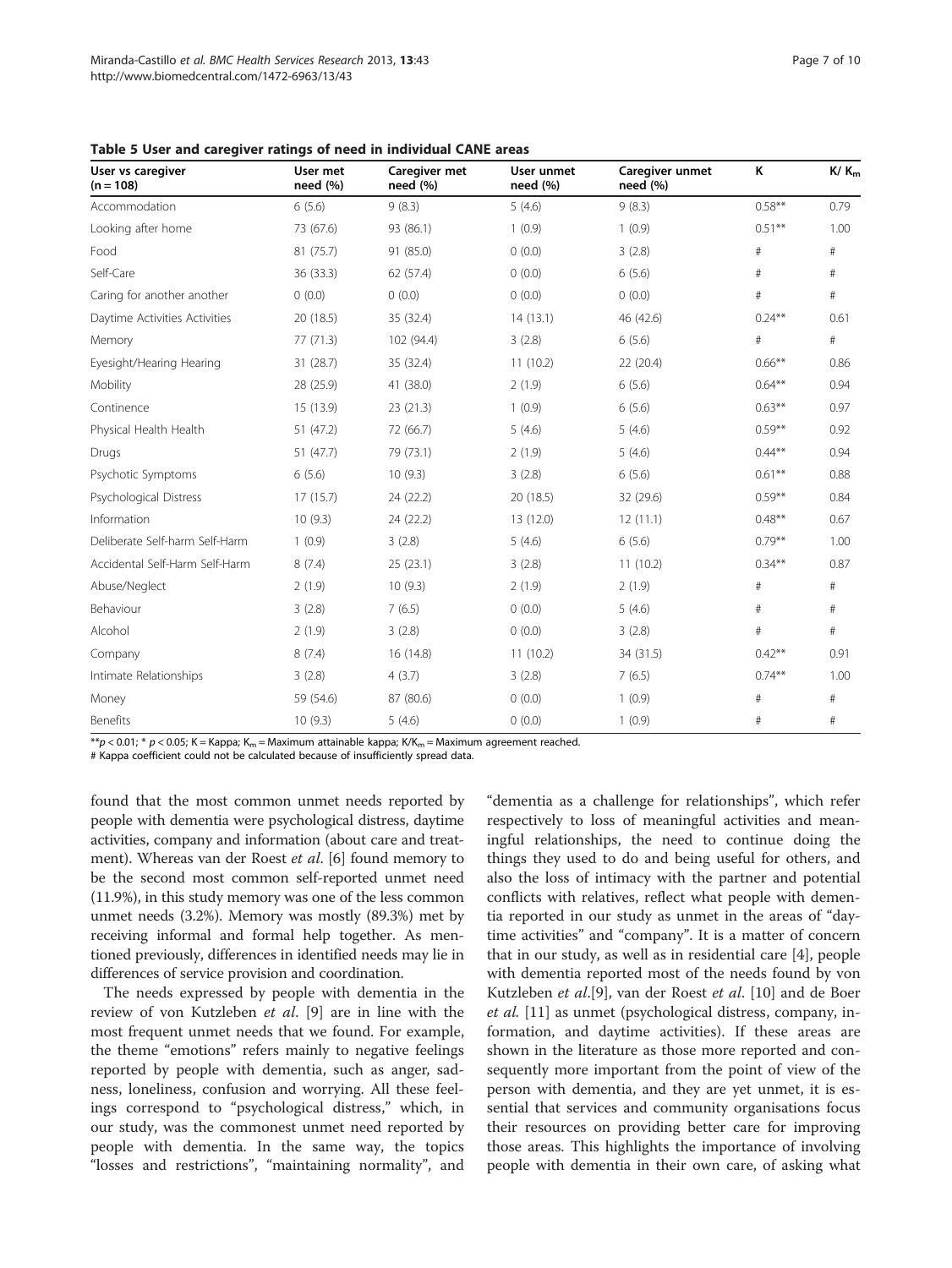kinds of support are more suitable for them, and of assessing the quality and appropriateness of the services provided.

#### Comparing the needs among users, caregivers, and professionals

The most common needs were similar among people with dementia, caregivers, and the professionals, including memory, food, looking after the home, and money. Across all the areas of the CANE, the maximum possible agreement achieved was over 0.60, indicating good agreement between users, caregivers, and the professionals on identifying needs. The agreement was higher between professionals and caregivers than between people with dementia and caregivers and people with dementia and professionals. This could mean that the professionals took more account of the perspective of the caregiver than of the person with dementia, given that the levels of need are closer.

In agreement with previous studies [[5,6,18\]](#page-8-0), people with dementia reported different and significantly fewer needs (met and unmet) compared with their caregivers and the professionals. This could be explained by several reasons. In our study, no association was found between level of cognitive impairment (on the MMSE) and the number of unmet needs reported by people with dementia. However, awareness of cognitive impairment may be more important than its actual level since people who lack awareness of their problems may rate their quality of life as higher [\[19](#page-8-0)]. In a review of qualitative studies of people in the early stages of a dementia, Steeman et al. [[20\]](#page-8-0) found that some people with dementia ignored their difficulties as a way to deal with perceived threats such as loss of autonomy. One more plausible reason is that people with dementia had different priorities or concerns compared with their caregivers and professionals. For example, for people with dementia the most frequent unmet need was "psychological distress" whereas for caregivers and professionals this was the third most frequent, "daytime activities" being the commonest. It may also be that, having different priorities, people with dementia reported fewer needs than caregivers and professionals in the items of the CANE because not all the areas that people with dementia consider as important are covered by this instrument, such as areas of loss ("coping with disabilities", "acceptance of dementia and help", and "grief and frustrations about disabilities"), and self-esteem/self-image [\[10](#page-8-0)]. Depending on the aims of future research, the CANE may be used to complement other measures that include the topics mentioned.

"Information" (about the disease and support available) was the only unmet need rated higher by both caregivers and people with dementia (compared with professionals). This result is in accordance with other studies. In two reviews [[9,21\]](#page-8-0) it was found that people with dementia highly value the reception of continuous information during the progress of the disease, from the disclosure of the diagnosis to what services are available for them. Also, in a survey carried out among people with dementia living at home in the United Kingdom, Lakey et al. [\[22\]](#page-9-0) found that 38% of people with dementia reported that they were not receiving any information or were getting some but not enough information about their condition. In addition, 68% of the persons with dementia received a diagnosis at least a year after the onset of the symptoms. These issues makes coping with the disease difficult for the person with dementia. A better provision of information might help people appraise their needs more accurately and help them to cope with the dementia in a more adaptive way, including a better use of services.

Discrepancies between people with dementia versus caregivers and professionals confirm the importance of including not only the professional and caregiver view about the needs of person with dementia but also their own views. It is important to notice that a lower agreement in perceived needs was found between people with dementia and their caregivers. This may have consequences in terms of seeking, acceptance, and compliance with treatment. It has been found that, when people with dementia perceive their subjective needs are not being taken into account by professionals, they report a bad communication and interaction with the health care system [\[9](#page-8-0)]. In contrast, when people with dementia and their caregivers feel that they are both taking part in their own care, the quality of life and self-esteem of people with dementia are improved [\[23,24\]](#page-9-0). Related to this, Lakey et al. found that 51% of people with dementia perceived they were not able, or were able only sometimes, to make decisions about their day-to-day lives. Also, 44% felt that professionals did not involve them, or that they did only sometimes, in decisions about their care and support. The CANE is a useful tool to assess different perspectives on needs. Using it would allow care practitioners to provide appropriate care packages that meet the needs of people with dementia by considering the scope for negotiation, flexibility and creativity.

In terms of limitations, the sample was drawn from those known to services and consequently the results cannot necessarily be generalised to people with dementia living at home who have not been in contact with services. Also, complete data from user, caregiver and professional assessments of needs were not available for every participant, limiting the power of the analysis, and this is likely to be due to the lack of a caregiver in some cases, but also the range in the severity of people with dementia leading to some being unable to complete the assessment of their own needs. The CANE is primarily a clinically-based assessment and a strength of this study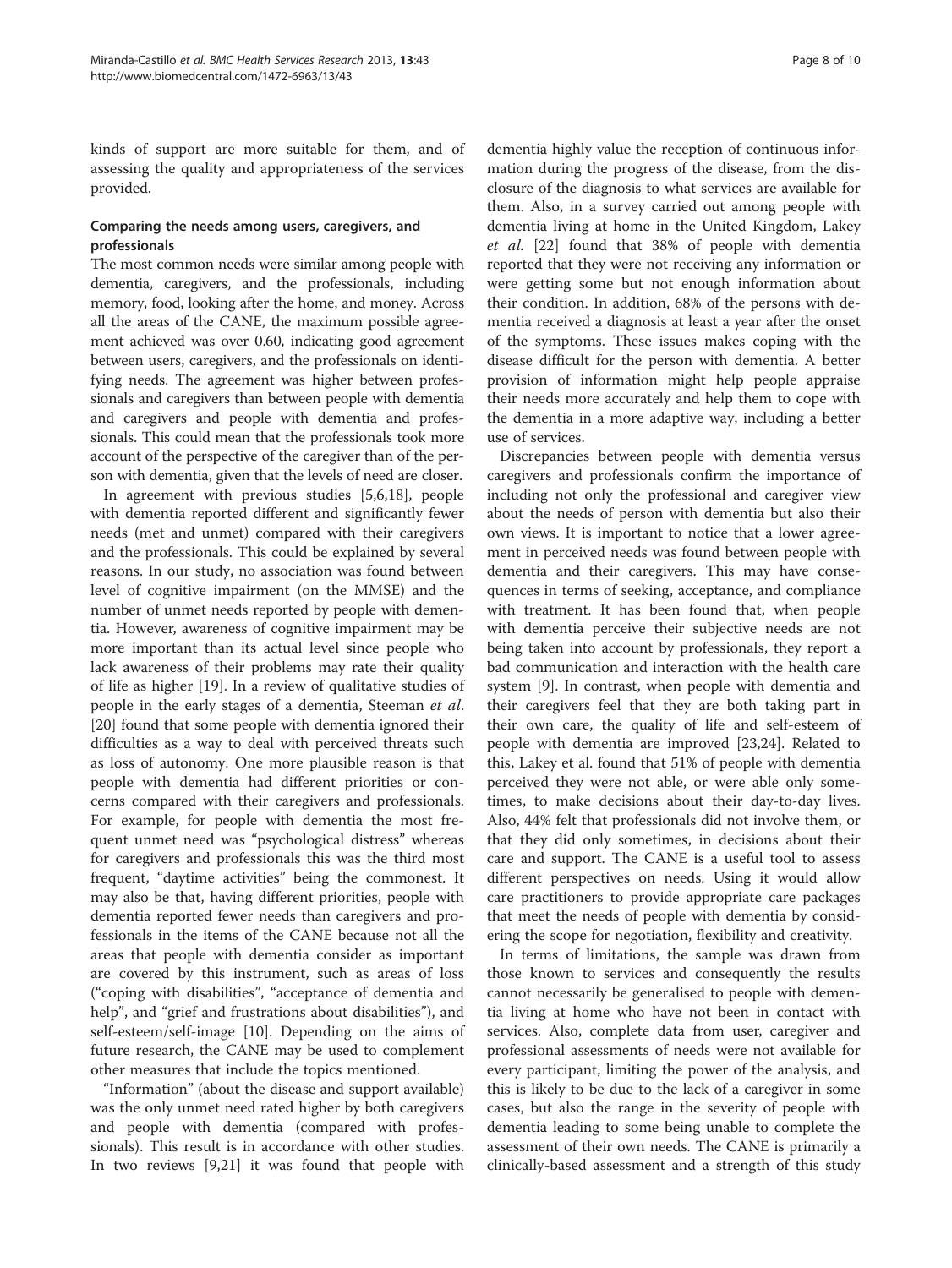<span id="page-8-0"></span>was that all the researchers were experienced professionals in clinical psychology/old age psychiatry which is likely to improve the clinical validity of the results; previous work has shown that mental health nurses can also make accurate assessments. Bearing in mind that participants were known to services, there are a number of implications for service providers and commissioners. Many people lacked company and daytime activities and also had depressive symptoms suggesting that there should be better provision of social resources such as day centres and possibly more support (or respite provision) for caregivers (who rated these needs as more common). Also, unmet needs for eyesight/hearing were very common, suggesting that better assessment for and/or provision of glasses and hearing aids would have benefitted many people, especially as sensory problems have a major impact on communication in people with dementia.

## Conclusion

People with dementia reported fewer needs compared with the reports of their caregivers and the professionals. Thus, our hypothesis was confirmed. Although the common unmet needs reported by people with dementia, caregivers and professionals were almost the same, caregivers and professionals reported daytime activities as the most frequent unmet need whilst people with dementia considered psychological distress as the commonest unmet need. These results confirm the importance of assessing the needs of people with dementia by considering their own views. Further research is necessary to clarify the reason why different and fewer self-reported unmet needs were found, but the literature suggests that when people with dementia have been involved in their care and have felt a part of the decision-making process, there has been an improvement in their quality of life.

#### Competing interests

The authors declare that they have no competing interests.

#### Authors' contributions

CMC designed the study, collected data, carried out the statistical analyses, wrote the paper, reviewed the manuscript and approved the final version. BW contributed to the interpretation of data, reviewed the manuscript and approved the final version. MO designed the study, contributed to the interpretation of data, reviewed the manuscript and approved the final version.

#### Acknowledgements

We are grateful to all the staff and participants in Peterborough, London, Cambridge, and Liverpool who took part in this study, particularly to Dr. Charles Olojugba, Dr. Sabu Oomman, and Dr. Kumari Galboda who interviewed one-third of the participants of this study. Dr. Claudia Miranda-Castillo was funded by FONDECYT # 11100457.

#### Author details

1 Escuela de Psicología, Facultad de Medicina, Universidad de Valparaíso, Av. Brasil 2140, Valparaíso, Chile. <sup>2</sup>Dementia Services Development Centre,

Bangor University, 45 College Road, Bangor LL57 2AS, UK.<sup>3</sup>Unit of Mental Health Sciences, University College London, London, 67-73 Riding House Street, London W1W 7FJ, UK.

#### Received: 27 December 2011 Accepted: 23 January 2013 Published: 4 February 2013

#### References

- 1. Slade M: Needs Assessment, Involvement of staff and users will help to meet needs. Br J Psychiatry 1994, 165:293–296.
- 2. Schölzel-Dorenbos CJM, Meeuwsen EJ, Olde Rikkert MGM: Integrating unmet needs into dementia health-related quality of life research and care: Introduction to the Hierarchy Model of Needs in Dementia. Aging Ment Health 2010, 14(1):113–119.
- 3. Johnston D, Morrison SA, Leoutsakos JS, Hicks K, Handel S, Rye R, Robbins B, Rabins PV, Lyketsos CG, Black BS: Identification of community-residing individuals with dementia and their unmet needs for care. Int J Geriatr Psychiatry 2011, 26:292–298.
- 4. Hancock G, Woods B, Challis D, Orrell M: The needs of older people with dementia in residential care. Int J Geriatr Psychiatry 2006, 21:43-49.
- 5. Orrell M, Hancock GA, Galboda Liyanage KC, Woods B, Challis D, Hoe D: The needs of people with dementia in care homes: the perspectives of users, staff and family caregivers. Int Psychogeriatr 2008, 20(5):941–951.
- 6. van der Roest HG, Meiland FJM, Comijs HC, Derksen E, Jansen APD, van Hout HPJ, Jonker C, Dröes RM: What do community-dwelling people with dementia need? A survey of those who are known to care and welfare services. Int Psychogeriatr 2009, 21:949-965.
- 7. Covarrubias F, Madrid M, Tapia T, Vásquez K: Necesidades de personas con demencia y su relación con factores sociales, personales y del cuidador informal principal. Bachelor Thesis: Universidad de Valparaíso, School of Psychology; 2012.
- 8. Miranda-Castillo C, Woods B, Galboda K, Oomman S, Olojugba C, Orrell M: Unmet needs, quality of life and support networks of people with dementia living at home. Health Qual Life Outcomes 2010, 8:132.
- 9. von Kutzleben M, Schmid W, Halek M, Holle B, Bartholomeyczick S: Community-dwelling persons with dementia: What do they need? What do they demand? What do they do? A systematic review of the subjective experiences of persons with dementia. Aging Ment Health 2010, 16(3):378–390.
- 10. van der Roest HG, Meiland FJM, Maroccini R, Comjis HC, Jonker C, Dröes RM: Subjective needs of people with dementia: a review of the literature. Int Psychogeriatr 2007, 19(3):559–592.
- 11. de Boer ME, Hertogh CMPM, Dröes RM, Riphagen II, Jonker C, Eefsting JA: Suffering from dementia- the patient's perspective: a review of the literature. Int Psychogeriatr 2007, 19(6):1021–1039.
- 12. Reynolds T, Thornicroft G, Abas M, Woods B, Hoe J, Leese M, Orrell M: Camberwell Assessment of Need for the Elderly (CANE). Development, validity and reliability. Br J Psychiatry 2000, 176:444-452.
- 13. Orrell M, Hancock G: CANE: Camberwell Assessment of Need for the Elderly. London: Gaskell; 2004.
- 14. SPSS: Statistical Package for the Social Sciences. Chicago: SPSS Inc; 2006.
- 15. Sim J, Wright C: The Kappa statistic in reliability studies: use, interpretation, and sample size requirements. Phys Ther 2005, 85(3):257–268.
- 16. Cohen J: A coefficient of agreement for nominal scales. Educ Psychol Meas 1960, 20:37–46.
- 17. Riddle D, Freburger J: Evaluation of the presence of sacroiliac joint region dysfunction using a combination of tests: a multicenter intertester reliability study. Phys Ther 2002, 82(8):772–781.
- 18. Hancock G, Reynolds T, Woods B, Thornicroft G, Orrell M: The needs of older people with mental health problems according to the user, the carer, and the staff. Int J Geriatr Psychiatry 2003, 18:803-811.
- 19. Trigg R, Watts S, Jones R, Tod A: Predictors of quality of life ratings from persons with dementia: the role of insight. Int J Geriatr Psychiatry 2011, 26:83–91.
- 20. Steeman E, De Casterlé B, Godderis J, Grypdonck M: Living with early-stage dementia: a review of qualitative studies. J Adv Nurs 2006, 54(6):722-738.
- 21. Laurkis S, Reinersmann A, van der Roest HG, Meiland FJM, Davies RJ, Moelaert F, Mulvenna MD, Nugent CD, Dröes RM: Review of ICT-based services for identified unmet needs in people with dementia. Ageing Res Rev 2007, 6:223–246.